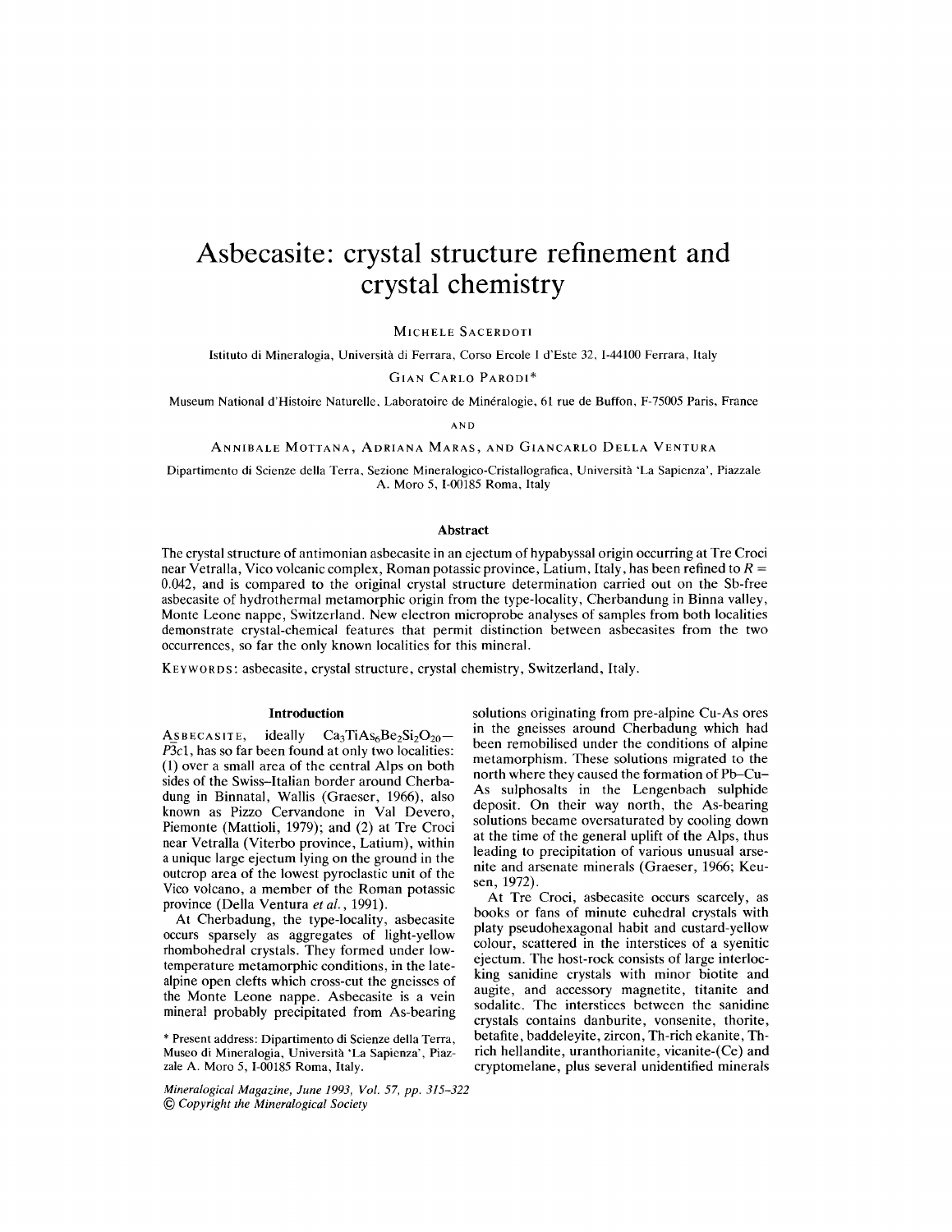(Della Ventura *et a!.,* 1991). The syenite block was ejected during phase 3 of the evolution of Vico volcano, radiometrically dated between 260 and  $155 \pm 5$  ka (Laurenzi and Villa, 1987).

The ejecta that are found in the pyroclastic rocks of the Roman potassic province were favourable sites for the local crystallisation of minerals characterised by unusual combinations of chemical elements (Della Ventura *et al., 1990).* These rare minerals deposited from hydrous siliceous fluids carrying light elements (B, F, and Be) which permeate the volcanic sequence and mix at depth with other fluids rich in As and Sb (and other heavy elements). The origin of the former fluids has been debated, but is generally believed to be cognate with the perpotassic magmas of the Quaternary Roman volcanics; the latter fluids are generally believed to be groundwaters percolated at depth and mineralised by dissolving the sulphides (mainly realgar and stibnite) that occur as minor orebodies throughout the volcanic and sedimentary sequences (Sella, 1876-7; Mattias and Caneva, 1979).

The rare minerals crystallised over a wide range of temperatures, from fairly high temperatures under hypabyssal intrusive conditions, down to fairly low temperatures, and well within the hydrothermal stage (Della Ventura *et al., 1992).*

## Crystal structure refinement

The crystal structure of asbecasite was determined by Cannillo *et al.* (1969) using a specimen from the type-locality Cherbadung that had been supplied to them directly by Graeser. The intensity data were recorded by the Weissenberg photographic multiple-film technique, measured with a microdensitometer, and refined on the basis of a three-dimensional Patterson synthesis  $(cf. Table 1).$ 

When we identified the Tre Croci asbecasite, we deemed it useful to redetermine its structure, not only because it is from a new, geologically different occurrence, but also because it is time to refine the old one using updated instruments and modern methods, the more so as, in the meantime, one detail of the structure described by Cannillo *et al.* (1969) has been disputed (Downs and Gibbs, 1981).

*Experimental.* Intensity data were collected on an Enraf-Nonius CAD-4 automated diffractometer at the Centro di Strutturistica Diffratto-

Table 1 CRYSTAL DATA

| Cannillo et al. 1969<br>this work<br>unit cell content<br>Ca6 Asl2 Si4 Ti2 Be4 040<br>Crystal size<br>.38 mm (spherical shape)<br>.07x.38x.43 mm<br>$P_{.}3\overline{Z}/c1$ n.165<br>idem<br>Space group<br>8.318(1)<br>8.36(2)<br>$\underbrace{\frac{a}{C}}_{\underline{A}/\underline{C}}$<br>$\underbrace{\frac{a}{C}}_{\underline{D}}$<br>$\underbrace{\frac{c}{C}}_{\underline{D}}$<br>15.264(2)<br>15.30(3)<br>914.6(2)<br>926.1(36)<br>0.5449(1)<br>0.546(2)<br>3.672<br>radiation<br>CuKa<br>MoKa<br>monochromator<br>graphite<br>$283 \text{ cm}^{-1}$<br>$97.98 \text{ cm}^{-1}$<br>14<br>Enraf-Nonius CAD4<br>Weissenberg photograph<br>intensity measurement<br>microdensitometer<br>$2 - 40^{\circ}$<br>$40^{\circ}$<br>Omin-Omax<br>measured reflections<br>4328<br>800<br>1890<br>695<br>independent reflections |                      | CRYSTAL DATA |                           |
|--------------------------------------------------------------------------------------------------------------------------------------------------------------------------------------------------------------------------------------------------------------------------------------------------------------------------------------------------------------------------------------------------------------------------------------------------------------------------------------------------------------------------------------------------------------------------------------------------------------------------------------------------------------------------------------------------------------------------------------------------------------------------------------------------------------------------------|----------------------|--------------|---------------------------|
|                                                                                                                                                                                                                                                                                                                                                                                                                                                                                                                                                                                                                                                                                                                                                                                                                                |                      |              |                           |
|                                                                                                                                                                                                                                                                                                                                                                                                                                                                                                                                                                                                                                                                                                                                                                                                                                |                      |              |                           |
|                                                                                                                                                                                                                                                                                                                                                                                                                                                                                                                                                                                                                                                                                                                                                                                                                                |                      |              |                           |
|                                                                                                                                                                                                                                                                                                                                                                                                                                                                                                                                                                                                                                                                                                                                                                                                                                |                      |              |                           |
|                                                                                                                                                                                                                                                                                                                                                                                                                                                                                                                                                                                                                                                                                                                                                                                                                                |                      |              |                           |
|                                                                                                                                                                                                                                                                                                                                                                                                                                                                                                                                                                                                                                                                                                                                                                                                                                |                      |              |                           |
|                                                                                                                                                                                                                                                                                                                                                                                                                                                                                                                                                                                                                                                                                                                                                                                                                                |                      |              |                           |
|                                                                                                                                                                                                                                                                                                                                                                                                                                                                                                                                                                                                                                                                                                                                                                                                                                |                      |              |                           |
|                                                                                                                                                                                                                                                                                                                                                                                                                                                                                                                                                                                                                                                                                                                                                                                                                                |                      |              |                           |
|                                                                                                                                                                                                                                                                                                                                                                                                                                                                                                                                                                                                                                                                                                                                                                                                                                |                      |              |                           |
|                                                                                                                                                                                                                                                                                                                                                                                                                                                                                                                                                                                                                                                                                                                                                                                                                                |                      |              |                           |
|                                                                                                                                                                                                                                                                                                                                                                                                                                                                                                                                                                                                                                                                                                                                                                                                                                |                      |              |                           |
|                                                                                                                                                                                                                                                                                                                                                                                                                                                                                                                                                                                                                                                                                                                                                                                                                                |                      |              |                           |
|                                                                                                                                                                                                                                                                                                                                                                                                                                                                                                                                                                                                                                                                                                                                                                                                                                |                      |              | diffractometer, /20 scan  |
|                                                                                                                                                                                                                                                                                                                                                                                                                                                                                                                                                                                                                                                                                                                                                                                                                                |                      |              |                           |
|                                                                                                                                                                                                                                                                                                                                                                                                                                                                                                                                                                                                                                                                                                                                                                                                                                |                      |              |                           |
|                                                                                                                                                                                                                                                                                                                                                                                                                                                                                                                                                                                                                                                                                                                                                                                                                                |                      |              |                           |
|                                                                                                                                                                                                                                                                                                                                                                                                                                                                                                                                                                                                                                                                                                                                                                                                                                | observed reflections | 573          | 1370                      |
| linear<br>absorption correction<br>empirical method                                                                                                                                                                                                                                                                                                                                                                                                                                                                                                                                                                                                                                                                                                                                                                            |                      |              |                           |
| refinement<br>full matrix l.s.<br>full matrix 1.s.                                                                                                                                                                                                                                                                                                                                                                                                                                                                                                                                                                                                                                                                                                                                                                             |                      |              |                           |
| unobserved reflection<br>$I = 1/2$ minimum                                                                                                                                                                                                                                                                                                                                                                                                                                                                                                                                                                                                                                                                                                                                                                                     |                      |              | not used $(I<3\sigma(I))$ |
| 1.0000/( $\sigma$ **2(F)+<br>weight                                                                                                                                                                                                                                                                                                                                                                                                                                                                                                                                                                                                                                                                                                                                                                                            |                      |              |                           |
| $.003487$ $F*F$ )                                                                                                                                                                                                                                                                                                                                                                                                                                                                                                                                                                                                                                                                                                                                                                                                              |                      |              |                           |
| not corrected<br>secondary extinction<br>corrected                                                                                                                                                                                                                                                                                                                                                                                                                                                                                                                                                                                                                                                                                                                                                                             |                      |              |                           |
| anomalous scattering<br>corrected<br>not corrected                                                                                                                                                                                                                                                                                                                                                                                                                                                                                                                                                                                                                                                                                                                                                                             |                      |              |                           |
| .0527<br>final isotropic R<br>0.054                                                                                                                                                                                                                                                                                                                                                                                                                                                                                                                                                                                                                                                                                                                                                                                            |                      |              |                           |
| .0420<br>final anisotropic R                                                                                                                                                                                                                                                                                                                                                                                                                                                                                                                                                                                                                                                                                                                                                                                                   |                      |              |                           |
| .0473<br>R,                                                                                                                                                                                                                                                                                                                                                                                                                                                                                                                                                                                                                                                                                                                                                                                                                    |                      |              |                           |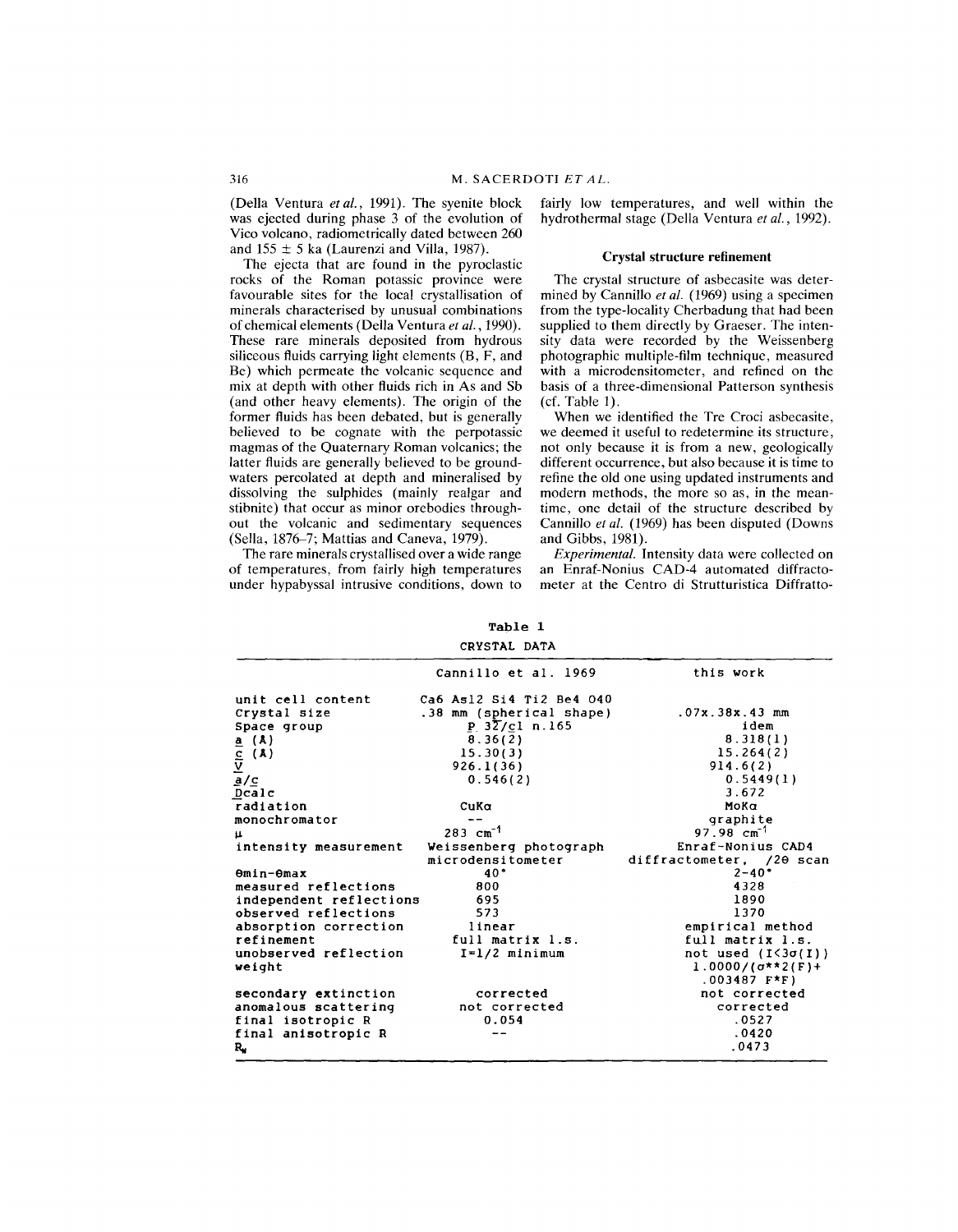metrica delia Universita di Ferrara, using monochromated Mo-K $\alpha$  radiation and the  $\omega/2\theta$ scan technique. Cell parameters were obtained from least-squares refinement of the setting angles of 25 centred reflections in the range  $12 < \theta$  $\leq$  38°. The crystal data are reported in Table 1 and compared with those of Cannillo *et at. (1969).* Intensities were corrected for Lorentz and polarisation effects and for absorption by the method of North *et al.* (1968). Only reflections with  $I \ge 3\sigma$ (I) were considered as observed.

The structure was solved and refined using the SHELX86 and SHELX-76 programs (Sheldrick, 1976, 1985). Structure factors for neutral atoms and anomalous dispersion parameters were taken from vol. 4 of the International Tables for X-ray Crystallography (1974).

All atoms, except 04, were determined by direct methods. The oxygen 04 was found in the Fourier difference map after a few least-square cycles. The structure refines rapidly by full-matrix least-squares, using anisotropic temperature factors for all the atoms. Final positional and thermal parameters are given in Table 2. The interatomic distances and the most significant angles are reported in Table 3, and compared with the values published by Cannillo *et at.* (1969). The structure factors and the analysis of thermal factors (Tables 4 and 5) are available on request from the first author and have been deposited with the Mineralogical Society. Except for some ripples near the As atoms, no peaks greater than *lelA* can be seen in the Fourier difference map.

Our structure determination of the Tre Croci asbecasite confirms the solution given by Cannillo *et at.* (1969) for the Cherbadung type-specimen. There is a small difference, equal to three times the standard deviation, in the size of the unit-cell, which however maintains its shape, as shown by the unchanged *ale* ratio (Table 1).

The structure may be described in terms of the two layers proposed by Cannillo *et at.* (1969, Figs. 1 to 4). Layer A is formed by  $[BeO_4]$  and  $[SiO_4]$ tetrahedra joined by the common 04 atom and with  $[AsO<sub>3</sub>]$  trigonal pyramids on the top and at the bottom of the layer. Layer B is formed by [TiO<sub>6</sub>] octahedra and  $[CaO_8]$  square antiprisms. The antiprisms are connected one to the other only by the corners, but each antiprism shares one edge with an octahedron.

We confirm the Si-O4-Be bond-angle 180° found by Cannillo *et at.* (1969), i.e. the feature of the asbecasite structure that had been disputed by Downs and Gibbs (1981). On the basis of *ab initio* molecular orbital models, the latter authors calculated the energy of the group  $(OH)<sub>3</sub>-Be-O Si$ – $(OH)$ <sub>3</sub> and found a non-deep minimum for the  $Be-O-Si$  angle at 131°. Consequently they rejected the space group *P3c1* determined by

Table 2

Atomic parameters with standard deviation (in parentheses) and Vyckoff notation.

| Atoms | Wyckoff   | x/a       | <u>y/b</u>        | z/c         | Ueq                                                                   |          |
|-------|-----------|-----------|-------------------|-------------|-----------------------------------------------------------------------|----------|
|       |           |           |                   |             |                                                                       |          |
| Ca.   | 6f        | .5921(1)  | .5921(1)          | 3/4         | .0083(2)                                                              |          |
| As    | 12g       | .0187(0)  | .2950(0)          | .1027(0)    | .0089(1)                                                              |          |
| Τi    | 2a        | .0        | $\cdot$ 0 $\cdot$ | .25         | .0072(3)                                                              |          |
| 5i    | 4d        | 2/3       | 1/3               | .0729(1)    | .0085(4)                                                              |          |
| Be    | 4d        | 1/3       | 2/3               | .1309(6)    | .0091(15)                                                             |          |
| 0(1)  | 12g       | .8933(4)  | .7785(4)          | .1754(2)    | .0117(8)                                                              |          |
| O(2)  | 12q       | .5362(3)  | .7217(3)          | .1743(2)    | .0099(7)                                                              |          |
| O(3)  | 12g       | .5980(4)  | .4693(4)          | .1161(2)    | .0126(7)                                                              |          |
| O(4)  | 4d        | 1/3       | 2/3               | .0297(3)    | .0174(12)                                                             |          |
|       |           |           |                   |             | Anisotropic thermal parameters with standard deviation in parentheses |          |
| Atoms | U11       | U22       | U33               | U23         | Ul 3                                                                  | U12      |
| Ca    | .0076(2)  | .0076(2)  | .0095(4)          | .0005(1)    | $-.0005(1)$                                                           | .0036(3) |
| As    | .0078(2)  | .0073(2)  | .0100(2)          | .0001(1)    | $-.0006(1)$                                                           | .0026(1) |
| Ti    | .0061(3)  | .0061(3)  | .0094(5)          | $\cdot$ 0   | .0 <sub>1</sub>                                                       | .0031(1) |
| Si    | .0079(4)  | .0079(4)  | .0096(7)          | $\cdot$ 0   | $\cdot$ 0                                                             | .0039(2) |
| Be    | .0069(16) | .0069(16) | .0135(32)         | $\cdot$ 0   | . 0                                                                   | .0034(8) |
| 0(1)  | .0107(10) | .0103(9)  | .0149(11)         | $-.0024(8)$ | $-.0026(9)$                                                           | .0058(8) |
| O(2)  | .0089(8)  | .0110(9)  | .0114(10)         | $-.0029(8)$ | $-.0019(8)$                                                           | .0061(8) |
| O(3)  | .0117(9)  | .0074(9)  | .0183(12)         | $-.0012(9)$ | .0019(9)                                                              | .0044(8) |
| O(4)  | .0210(14) | .0210(14) | .0102(20)         | $\cdot$ 0   | $\overline{0}$                                                        | .0105(7) |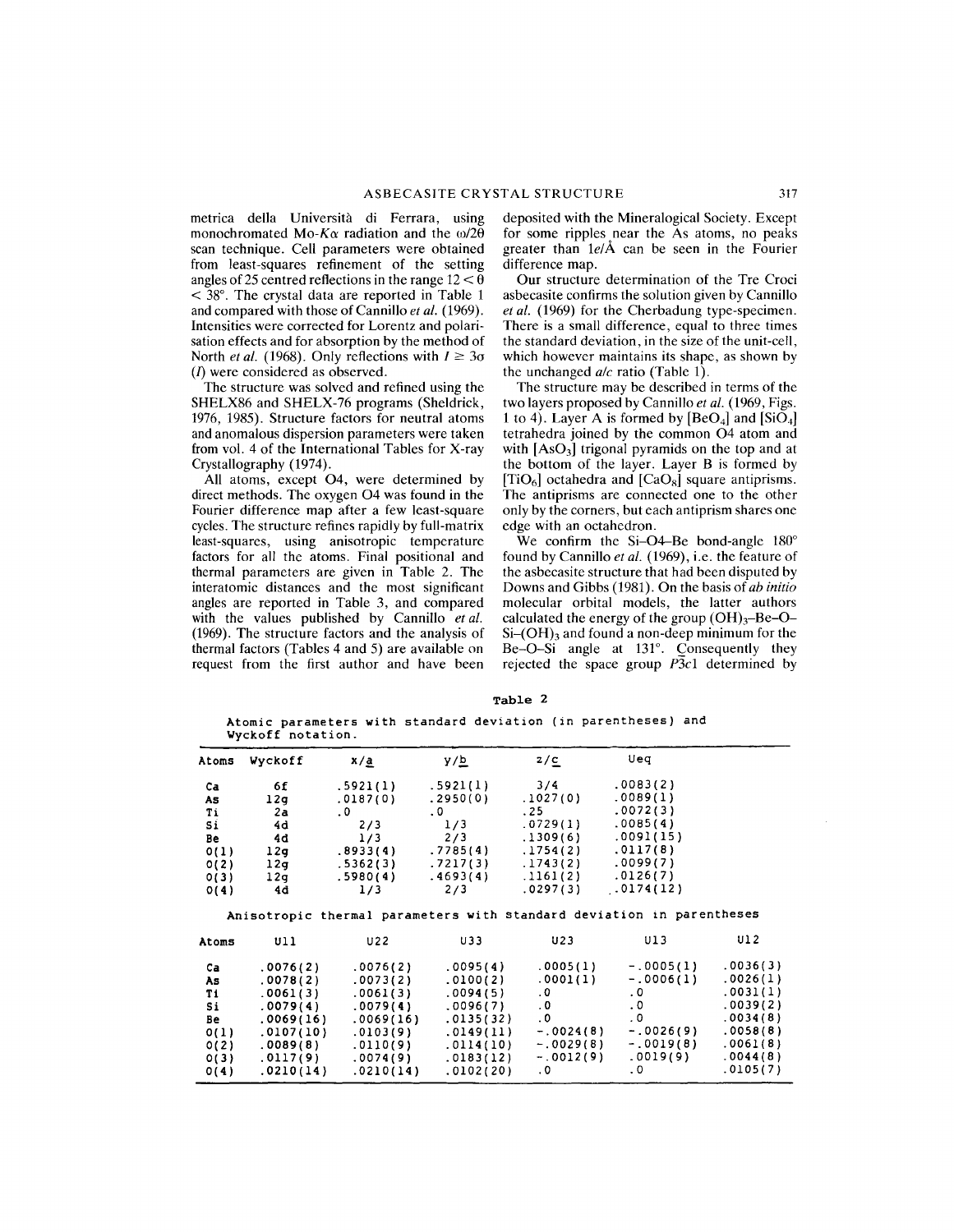Table 3

|                     |              | Interatomic distances and some significant<br>angles (with standard deviation in parentheses) |                      |
|---------------------|--------------|-----------------------------------------------------------------------------------------------|----------------------|
|                     |              | Cannillo et al. 1969                                                                          | this work            |
| Ti-Ol               | (x6)         | 1.970(6)<br>2.433(6)                                                                          | 1.961(3)<br>2.422(4) |
| $Ca-O1$<br>$Ca-O2$  | (x2)<br>(x2) | 2.560(7)                                                                                      | 2.550(2)             |
| $Ca-02'$            | (x2)         | 2.435(9)                                                                                      | 2.415(3)             |
| $Ca - O3$           | (x2)         | 2.471(7)                                                                                      | 2.476(3)             |
| $As-01$             |              | 1.787(7)                                                                                      | 1.783(3)             |
| $As-02$             |              | 1.757(8)                                                                                      | 1.773(3)             |
| $As-03$             |              | 1.846(7)                                                                                      | 1.851(3)             |
| $Be-02$             | (x3)         | 1.668(12)                                                                                     | 1.650(4)             |
| $Be-04$             |              | 1.530(23)                                                                                     | 1.545(10)            |
| $Si-O3$             | (x3)         | 1.654(9)                                                                                      | 1.639(4)<br>1.566(5) |
| $Si-04$             |              | 1.580(13)                                                                                     |                      |
| $02 - Be - O4$      | (3x)         | 113.7(8)                                                                                      | 113.7(3)             |
| $02 - Be - 02$      | (3x)         | 104.9(15)                                                                                     | 105.0(4)             |
| $03 - 5i - 04$      | (3x)         | 114.0(3)                                                                                      | 113.7(1)             |
| $03 - 51 - 03$      | (3x)         | 104.6(8)                                                                                      | 104.9(2)             |
| $51 - 03 - A5$      |              | 127.6(4)                                                                                      | 127.6(2)             |
| $Si - O4 - Be$      |              | 180.                                                                                          | 180.                 |
| $01 - As - 02$      |              | 102.8(3)                                                                                      | 102.1(1)             |
| $01 - As - 03$      |              | 94.9(3)                                                                                       | 94.7(1)              |
| $02 - As - 03$      |              | 90.1(3)                                                                                       | 89.7(1)              |
| $01-Ti-01'$ (3x)    |              | 178.0(6)                                                                                      | 178.0(1)             |
| $01-Ti-01'$         | (3x)         | 91.6(6)                                                                                       | 91.7(1)              |
| $01 - Ti - 01'$     | (3x)         | 89.7(6)                                                                                       | 89.7(1)              |
| $01-Ti-01'$ '''(3x) |              | 88.7(6)                                                                                       | 89.0(2)              |

Interatomic distances and some significa

Cannillo *et al.* (1969) and (using the structure factors reported by Cannillo *et al., 1969)* attempted to refine the structure of asbecasite with the 3-fold axis removed. Although they found that the full refinement was impossible, they came to the conclusion that the Be-04-Si angle in asbecasite may be close to 150-160°, rather than 180° as reported.

As we have collected two groups of symmetryrelated reflections *(hkl* and *hkl),* we tried to refine the structure also in the space group *C2/c,* using anisotropic temperature factors and the unit-cell parameters  $a = 14.407$ ,  $b = 8.318$ ,  $c = 15.264$  Å,  $\alpha = \beta = \gamma = 90^{\circ}$ . The final *R* obtained, from 2703 measured reflections and for 155 variables, is 0.050, but the Be-O-Si angle is  $178.9(6)^\circ$ , i.e. not significantly different from 180°, as obtained in the space group  $\overline{P3c1}$ . Consequently, we believe that the trigonal symmetry is correct, and the Be-04-Si bond angle of asbecasite is indeed 180°.

The examination of the temperature factors (Table 4) shows that Si and Be have minor anisotropy in the direction towards 04, while the 04 atom shows an anisotropy which is normal to this direction. This means that the 04 atom is statistically in the 3-fold axis. Furthermore, the two bonds  $Be-O4 = 1.545(10)$  and  $Si-O4 = 1.56(10)$ 1.566(5) Å (see Table 3) are shorter than any other bond of the tetrahedra (Be-O2 =  $1.650(4)$ ,  $Si-O3 = 1.639(4)$  Å): as O4 is the only 2-fold coordinated oxygen in the structure, the two short bonds involved are easily justified in terms of bond valence. Finally, the Be-04-Si bond angle cannot be smaller than 175° because the difference of the root mean square thermal vibrations along *a* and *b* (0.1449 Å) and along *c* (0.1095 Å) is very small  $(0.0354 \text{ Å})$ .

## Crystal chemical discussion

Some aspects of the crystal structure of asbecasite cannot be dealt with properly unless the actual chemical composition is known.

*Experimental.* The chemical compositions of the Tre Croci asbecasite and of an asbecasite from the Italian side of Pizzo Cervandone (supplied by V. Mattioli) were obtained by combining the microprobe analyses performed by the WD technique both at the C.N.R., C.S. per la Geologia dell'Italia centrale, Roma, using the Cameca SX-50 instrument, and at the Muséum National d'Histoire Naturelle, Paris, using the Camebax. The used standards were natural diopside (Si, Ca), quartz (Si), wollastonite (Ca), corundum (AI), albite (AI), cassiterite (Sn),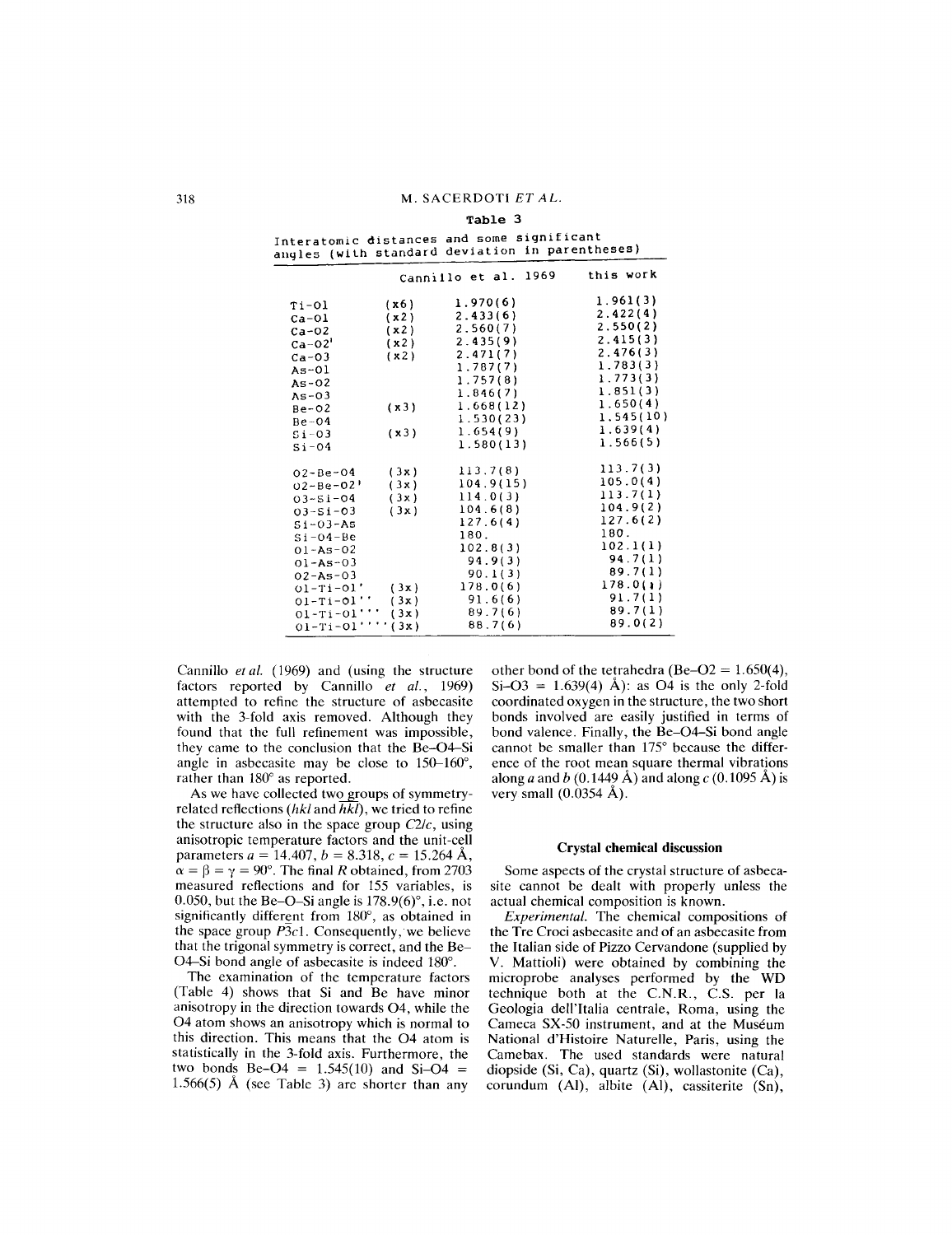pyrite and magnetite (Fe), stibnite (Sb), arsenolite (As), monazite (Th, *REE),* and synthetic rutile (Ti) and arsenic (As).

B and Be could be determined quantitatively only in the Tre Croci sample. The analysis was carried out with the ion microprobe at C.N.R.S.- C.R.P.G. of Nancy, using the IMS 3F apparatus. The ion probe results were calibrated directly against the Si content of the sample, taken as the average value determined by the electron microprobe (Table 6).

The asbecasite formulae were computed assuming a total content of 20 oxygens and 14 metal ions and a fully anhydrous composition, so asto fit the ideal formula suggested by Cannillo *etat.* (1969) from their determination of the crystal structure, and confirmed above. However thisway of calculation indicated significant departures from stoichiometry in all the asbecasites analysed so far (Table 6). In fact the Tre Croci asbecasite *(a* in Table 6), despite having an oxide sum slightly below the recommended minimum value 99%, is the only one that reasonably agrees with the ideal stoichiometric ratio  $3: 1: 6: 2: 2: 20$ , provided certain cations are considered to be diadochic and allocated to the same sites. Our preferred formula of the Tre Croci asbecasite is:

 $(Ca_{2.989}Th_{0.002})_{2.991} (Ti_{0.760}Sn_{0.016}Fe_{0.152})_{0.928}$  $(As_{5.611}Sb_{0.542})_{6.153}Si_{2.017}(Be_{1.666}B_{0.163}$ 

 $\text{Al}_{0.088}$  $\text{O}_{1.917} \text{O}_{19.995}$ .

When calculated on the basis of  $20$  O only, the formulae of both the Cervandone and Cherbadung asbecasites *(b* and c in Table 6) show significant total cation deficits. This can be justified easily for our analysis, where the oxide sum too is low because B and Be were not analysed, but is hard to account for the other one, the oxide sum of which is close to 100% even though B was not determined. On account of their calculated Si and As excesses as well as of their very low Be atoms, we believe that the formulae of the Cervandone and Cherbadung asbecasites do not match the ideal stoichiometry because their analyses are biased by the lack of B determination. We tried improving these formulae by normalising to  $Ca (+ Th + Mn) = 3$ , since CaO is nearly the same in all analyses and the computed Ca is always close to the theoretical occupancy of the site. Furthermore, on size considerations, the Ca site seems to be the one that allows the smallest amount of substitution. However, this normalisation did not bring to a definitive improvement.

The Tre Croci asbecasite is considerably different chemically from the Cervandone asbecasite;

in turn the latter is different from the wetchemically analysed Cherbadung asbecasite published by Graeser (Table 6).

In our previous study on the Tre Croci asbecasite (Della Ventura *et al.,* 1991) we explained its small unit-cell, in comparison to that of the Cherbadung specimen (however with identical shape, as shown by the axial ratios of Table 1), by conceding the presence in the latter of significant amounts of the two large cations Sn and TI, as reported by Graeser (1966). However, our microprobe analysis of the Cervandone asbecasite, although confirming certain features of the Cherbadung one (e.g. the high  $SiO_2$  and  $As_2O_3$ contents), is TI-free and contains only little Sn. This suggests that Sn and TI were present in Graeser's wet-analysed material mostly as mechanical impurities (or, possibly, TI had been adsorbed from the Clerici's solution used for separation).

On the contrary, the Tre Croci asbecasite contains the fairly large Sb cation substituting for the small As cation in such an amount as to deserve the designation of *antimonian* variety. As such, it should also show a unit-cell larger than the Cherbadung one. Its smaller size can only be explained by the fact that it contains even greater amounts of the two very small cations Be and, particularly, boron.

The substitution of Sb for As, not unusual in sulphides and sulphosalts, i.e. when these two amphoteric elements have anionic behaviour, is rare when they behave as cations and coordinate a polyhedron having oxygen at its corners. In such a case, while As in its  $5+$  oxidation state frequently occurs as the centre of a tetrahedron (arsenates), Sb does not: no antimonate mineral is known in this form; rather, Sb combines in such a way as to form complex oxides.

Asbecasite is one of the rare minerals where As is not pentavalent but certainly trivalent, and situated at the vertex of a trigonal pyramid. The vicarious behaviour shown by Sb in the Tre Croci asbecasite, when compared with the Cervandone specimen, indicates clearly for the same 3+ oxidation state of Sb as for As. Moreover, the fact that no distinctly larger pyramid was found in the structure suggests that the Sb cations substituting for As are disordered over all the pyramids of the structure.

This sets the Tre Croci asbecasite in a systematic position somewhat intermediate between asbecasite s.s. (e.g. the Cervandone sample) and thorikosite (Dunn and Rouse, 1985), an arseniteantimonite where both  $As^{3+}$  and  $Sb^{3+}$  are present, and are believed to substitute for each other. An oxide that also contains As and Sb in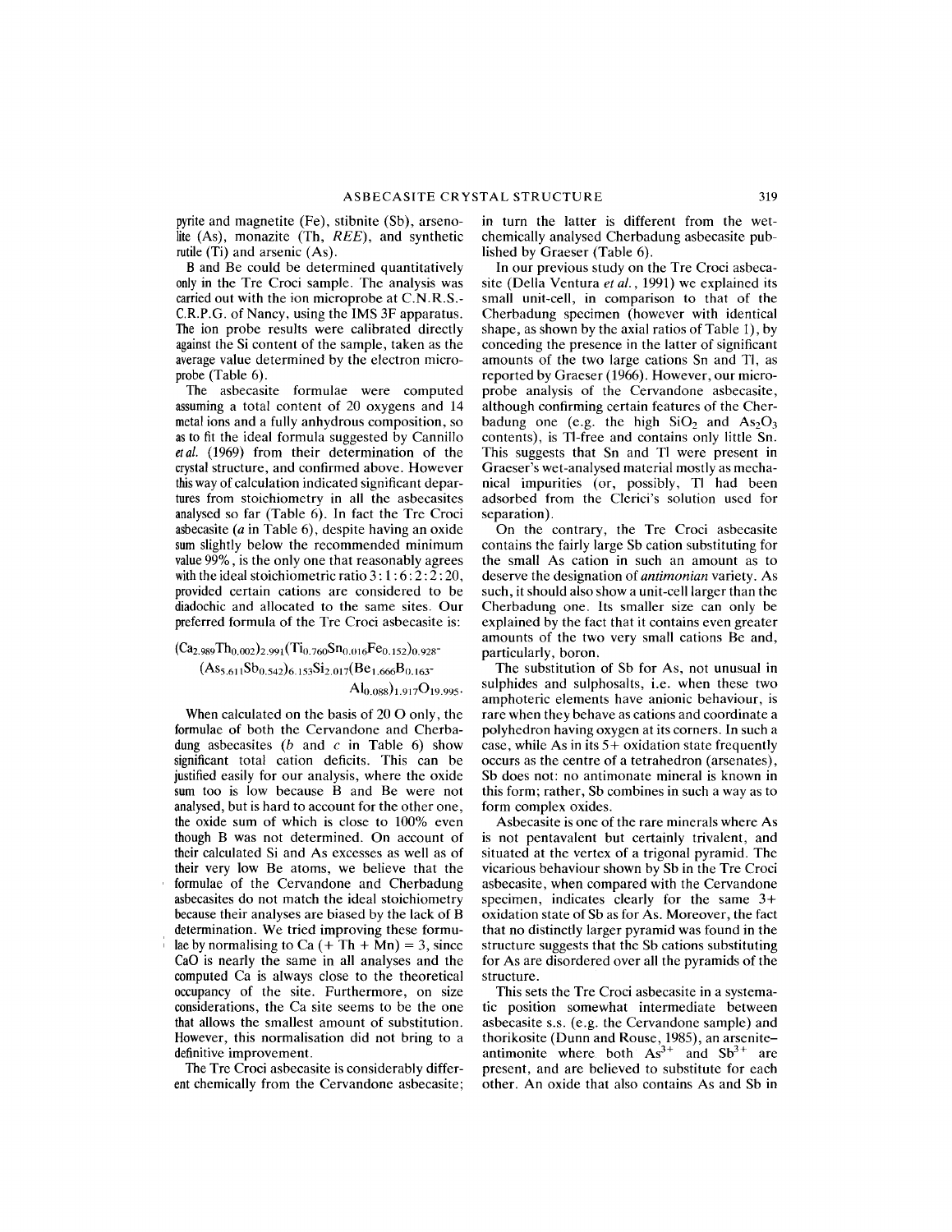## 320 M. SACERDOTI *ET AL.*

## **Table 6**

|                                |       | Chemical composition $(wt.x)$ of asbecasites |      |        |
|--------------------------------|-------|----------------------------------------------|------|--------|
|                                | (a)   | (b)                                          | (c)  | (d)    |
| $P_2O_5$                       | 0.00  | 0.41                                         | na   | ---    |
| SiO <sub>2</sub>               | 11.34 | 12.73                                        | 12.3 | 11.88  |
| 110 <sub>2</sub>               | 5.68  | 5.82                                         | 6.3  | 7.90   |
| SnO <sub>2</sub>               | 0.23  | 0.89                                         | 2.1  |        |
| ThO <sub>2</sub>               | 0.04  | 0.00                                         | na   | ---    |
| $B_2O_3$                       | 0.53  | na                                           | na   |        |
| A $1,0,$                       | 0.42  | 0.84                                         | 1.2  |        |
| As <sub>2</sub> O <sub>3</sub> | 51.95 | 58.70                                        | 58.7 | 58.66  |
| Sb <sub>2</sub> O <sub>3</sub> | 7.39  | 0.85                                         | na   |        |
| 11,02                          | 0.00  | 0.00                                         | 1.0  |        |
| Be0                            | 3.90  | na                                           | 2.3  | 4.94   |
| CaO                            | 15.69 | 15.20                                        | 15.4 | 16.64  |
| MnO                            | 0.00  | 0.17                                         | na   |        |
| Fe0                            | 1.02  | 0.88                                         | na   |        |
| Sum                            | 98.19 | 96.49                                        | 99.3 | 100.00 |

|     |        |         | Formulae on the basis of $0 = 20$ |           |
|-----|--------|---------|-----------------------------------|-----------|
|     | (a)    | (b)     | (c)                               | $\dot{q}$ |
| P   | 0.000  | 0.064   | 0.000                             |           |
| Si  | 2.017  | 2.348   | 2.162                             | 2,000     |
| Τi  | 0.760  | 0.807   | 0.833                             | 1.000     |
| Sn  | 0.016  | 0.065   | 0.147                             |           |
| Th  | 0.002  | 0.000   | ---                               | ---       |
| в   | 0.163  |         |                                   |           |
| A1  | 0.088  | 0.183   | 0.256                             |           |
| As  | 5.611  | 6.575   | 6.268                             | 6.000     |
| Sb  | 0.542  | 0.065   |                                   |           |
| ΤI  | 0.000  | 0.000   | 0.046                             |           |
| Be  | 1.666  | $- - -$ | 0.971                             | 2.000     |
| Ca  | 2.989  | 3.003   | 2.900                             | 3,000     |
| Mn  | 0.000  | 0.027   |                                   |           |
| Fe  | 0.152  | 0.136   |                                   |           |
| Sum | 14,004 | 13.272  | 13.576                            | 14,000    |

NQtes

(a) Tre Croci near Vetralla, Vico volcanic complex, Roman potassic province, Latium, Italy. (b) Pizzo Cervandone in Val Devero, Monte Leone nappe, Piemonte,

Italy.

(c) Cherbadung in Binnatal, Monte Leone nappe, Wallis, Switzerland (Graeser, 1966).

(d) theoretical.

In  $(\underline{a})$  and  $(\underline{b})$ : U and REE also looked for but not found.

na = not analysed.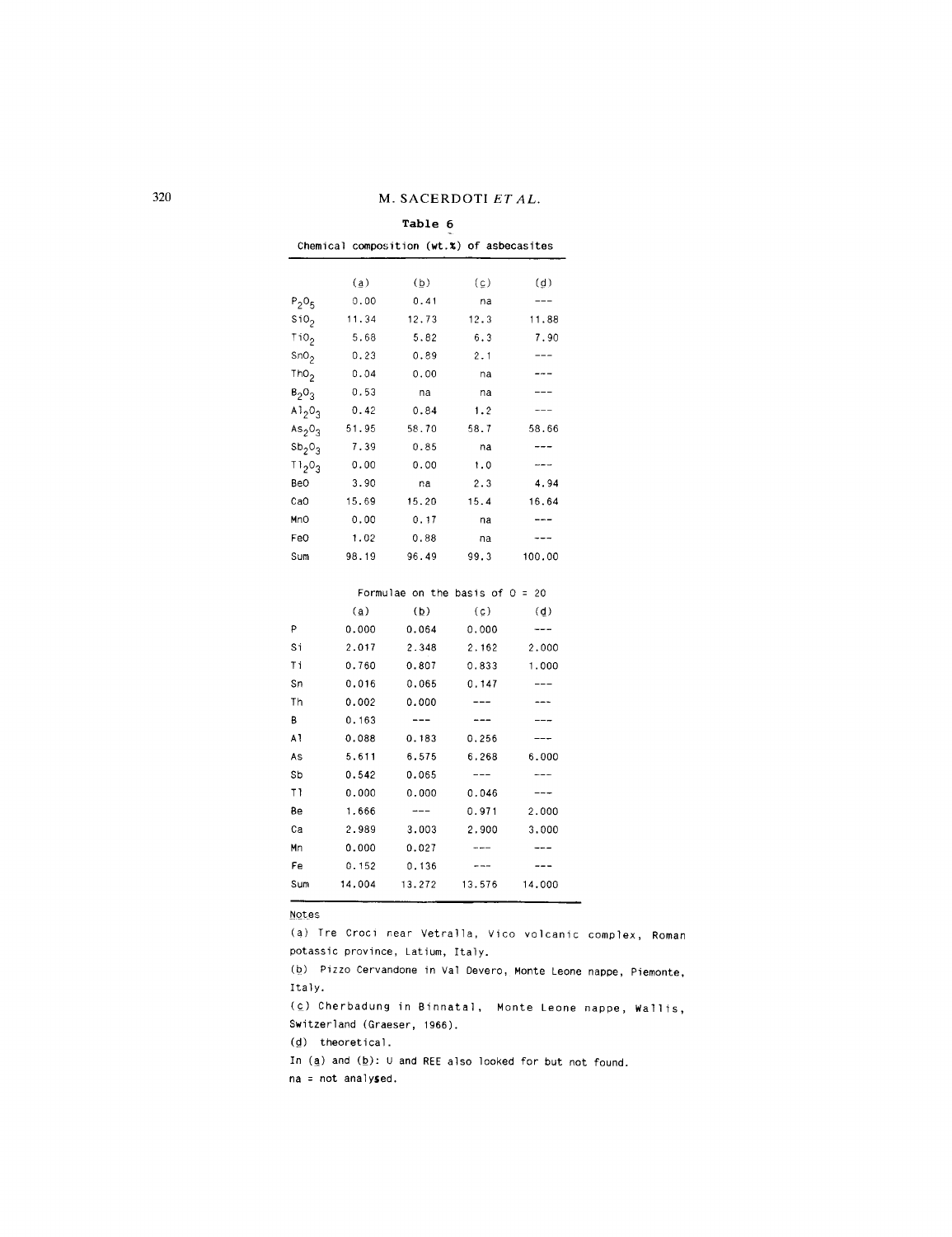the same 3+ oxidation state and vicariously sharing the same structural site (the apex of a trigona] pyramid) is the recently described mineral hem]oite (Harris *et at.,* 1989). Another mineral containing both  $As^{3+}$  and  $Sb^{3+}$  is stenhuggarite (Moore, 1970); however, this mineral is more complex because  $Sb^{3+}$  was found, like  $Fe<sup>3+</sup>$ , to occur in a trigonal bipyramidal site of the structure, whereas As is in tetrahedral coordination and plays a totally different structural role, thus being inaccessible to Sb substitution despite the fact that both cations share the same type of helical groups (Coda *et at.,* 1977).

There is a second peculiarity of the Tre Croci asbecasite worth pointing out $-$ the presence of B probably substituting for Be in the  $[BeO<sub>4</sub>]$  tetrahedra. Boron had not been detected by Graeser (1966)in his analysis nor by Cannillo *et at. (1969)* intheir structure solution. Boron did not show up inour structure refinement either, during the siteoccupancy iteration refinement, despite a specific attempt carried out to reveal it (cf. Hawthorne andGrice, 1990). However the ion-probe analysis shows that it is present at Tre Croci, and the formula calculation requires it to be present also in the Cervandone asbecasite: otherwise the tetrahedral Be sites would be grossly underfilled, because the amount of Si present is insufficient to fill the  $[BeO<sub>4</sub>]$  tetrahedra (cf. Table 6).

The discrepancy between the empirical formula determined from the wet-chemical analysis (Graeser, 1966) and that resulting from the structural solution had not excaped Cannillo *et at.* (1969,p. 405), but they were unable to carry out a chemical check for lack of material. Such a discrepancy is probably due to the above-mentioned overlooking of boron. The Tre Croci analysis with its determined  $B_2O_3$  is in fact almost exactly balanced (19.995 0 against 14.004 cations), and full balance can be easily attained by oxidising just a minor part  $(0.10 \text{ wt.} % )$ , equal to  $0.013 \text{ Fe}^{3+}$ ) of the determined Fe, conventionally given as FeO by the microprobe program.

## **Conclusion**

The structure of asbecasite determined by Cannillo *et at.* (1969) on crystals from the type locality, Cherbadung, has proved to be correct by the refinement we carried out on the asbecasite recently discovered at Tre Croci di Vetralla, the second occurrence for this mineral. Therefore, the  $180^\circ$  Si-O4-Be bond angle present in the asbecasite structure, that had been disputed by Downs and Gibbs  $(1981)$  on the basis of molecular orbital calculations, is also correct, as it was explicitly tested during our refinement.

Boron is an essential constituent of asbecasite from both localities; it substitutes for Be to fill up tetrahedral sites independent on those occupied by Si. On the contrary, it appears that most Sn that had been determined in the Cherbadung asbecasite was from mechanical impurities, and all Tl (probably) from contamination. The Tre Croci di Vetralla asbecasite differs from the Cherbadung occurrence in containing significant Sb, which has the same 3+ oxidation state as As and is randomly distributed over all the sites occupied by the latter. Thus the adjective modifier 'antimonian' is fully justified; indeed, this seems to be the chemica] characteristics that distinguishes the Tre Croci asbecasite, formed in a volcanic environment, from the Cherbadung one, that formed under metamorphic condition in an alpine cleft.

### Acknowledgements

Marc Chaussidon (C.N.R.S.-C.R.P.S., Nancy) carried out the ion probe determinations and Marcello Serracino (C.N.R.-C.S.G.I.c., Roma) assisted with the electron microprobe. Prof. J. Fabries (M.N.H.N., Paris) allowed the use of the microprobe. We thank them, as we also thank F. S. Stoppani (Rome) and V. Mattioli (Milan) for their generous sample gifts. The critical reading of Prof. C. W. Burnham (Harvard) and Dr. S. Graeser (Basel) improved the manuscript. Financial support of M. U.R.S.T. through 60% grants to the Universities of Ferrara and Rome is gratefully acknowledged.

## References

- Cannillo, E., Giuseppetti, G., and Tadini, C. (1969) *Atti Acc. Naz. Lincei, Rend.* cl. sc. *fis. mat. nat.,* s. 8, 46, 457-67.
- Coda, A., Dal Negro, A., Sabelli, c., and Tazzoli, V. *(1977) Acta Cryst.,* 833, 1807-11.
- Della Ventura, G., Parodi, G. c., and Mottana, A. *(1990) Rend. Lincei Sc. Fis. Nat.,* s. 9, 1, 159--63.
- -Maras, A., Mottana, A., Parodi, G. C., Sacerdoti, M., and Stoppani, F. S. (1991) Ibid., s. 9, 2, 379-87. -Di Lisa, G. A., Marcelli, M., Mottana, A., and Paris, E. (1992) *Eur.* 1. *Mineral.,* 4,411-24.
- Downs, J. W. and Gibbs, G. V. (1981) *Am. Mineral.,* 66, 819-26.
- Dunn, P. J. and Rouse, D. C. (1985) Ibid., 70, 845-8. Graeser, S. (1966) *Schweiz. Mineral. Petrogr. Mitt., 46,* 367-75.
- Harris, D. c., Hoskins, B. F., Grey, I. E., Criddle, A. J., and Stanley, C. J. (1989) *Canad. Mineral., 27,* 427-40.
- Hawthorne, F. C. and Grice, J. D. (1990) Ibid., 28, 693-702.
- Keusen, H.-R. (1972) *Schweiz. Mineral. Petrogr. Mitt.,* 52, 385-478.
- Laurenzi, M. A. and Villa, I. M. (1987) *Period. Mineral.,* 56, 285-93.